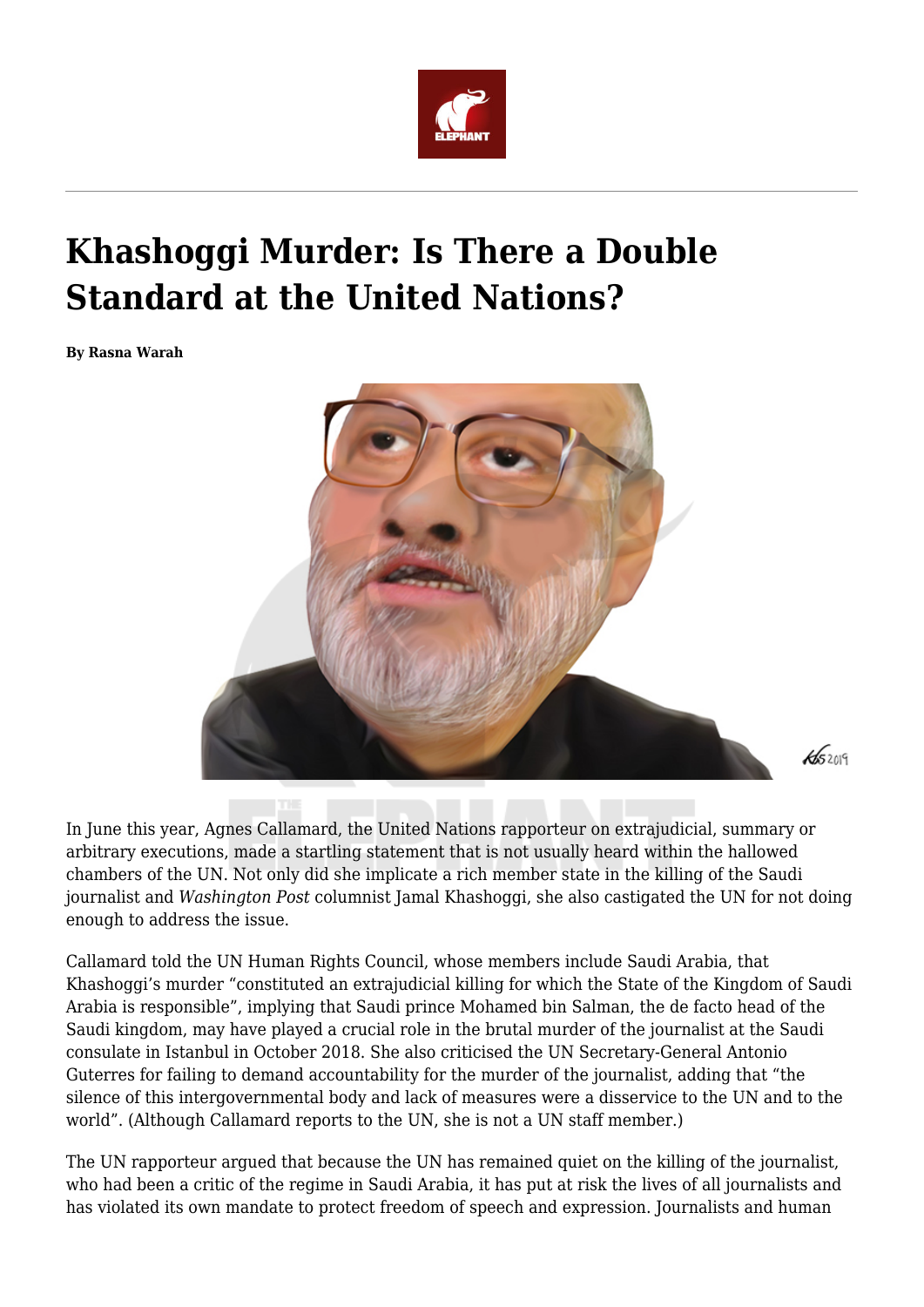rights activists around the world had said that the killing of the journalist was a direct assault on freedom of the press. She called on the UN and its member states to carry out an international criminal investigation on the murder.

The UN Secretary-General responded that the only way to carry out such an investigation was through a UN Security Council resolution sanctioned by the Council's five permanent members, namely the United States, Britain, France, Russia and China. However, this is highly unlikely because at least one of these members – the United States – has been reluctant to push investigations into the murder further. President Donald Trump, who is more keen on selling arms to Saudi Arabia rather than on ensuring that human rights are respected, has been lukewarm about Khashoggi's murder, and has even hinted on several occasions that doing business with the Saudis is more in the US national interest than ensuring that justice for Khashoggi is done. Callamard claims that the US government did little to assist her investigation, and that she was not granted access to the CIA or the US Department of Justice.

The UN Secretary-General responded that the only way to carry out such an investigation was through a UN Security Council resolution sanctioned by the Council's five permanent members, namely the United States, Britain, France, Russia and China

The UN's silence on Khashoggi's much-publicised murder was surprising for many because his killing had created shockwaves globally, not only because it had occurred inside an embassy but it had apparently been carried out in a cruel medieval manner that entailed torture and dismembering of body parts. The fact that his body has not been found to this day also suggests that perhaps it was burnt beyond recognition or has been buried in a secret location.

Callamard's call to make the Saudi regime accountable for Khashoggi's death has largely fallen on deaf ears, with the Saudis insisting that they have carried out their own investigations and that the culprits are facing trial. No one quite believes that these trials are actually being conducted by impartial courts or if even they are, whether the suspects are actually the ones who carried out the killing, which was conducted in hit squad manner that could only have been sanctioned by the highest echelons of the Saudi government. One right-hand man of Prince Salman is widely believed to have overseen the murder but is not among those being prosecuted. Callamard says she received no cooperation from Riyadh when she conducted her investigations, and that Saudi officials have been largely opaque about the case.

It is possible that Callamard is unaware of the limitations of the UN or how international diplomacy works? Or maybe she believes that in her role as an impartial UN rapporteur she can push the international community to do the right thing.

What most people don't realise is that the UN may appear to be a neutral, independent body, but its decisions have always been influenced by its most powerful and influential member states, who almost always have their way when it comes to handling international crises. For instance, the United States did not seek UN Security Council approval before invading Iraq in 2003, nor did the UN reprimand the US for taking this illegal action.

People also forget that a sizeable number of the UN's 193 member states are dictatorships or repressive regimes that do not care much for human rights. Freedom of expression is not on top of the agenda of influential member states like China and Russia, for instance. So, as the setter or moral or ethical international standards, the UN is hardly the place to go.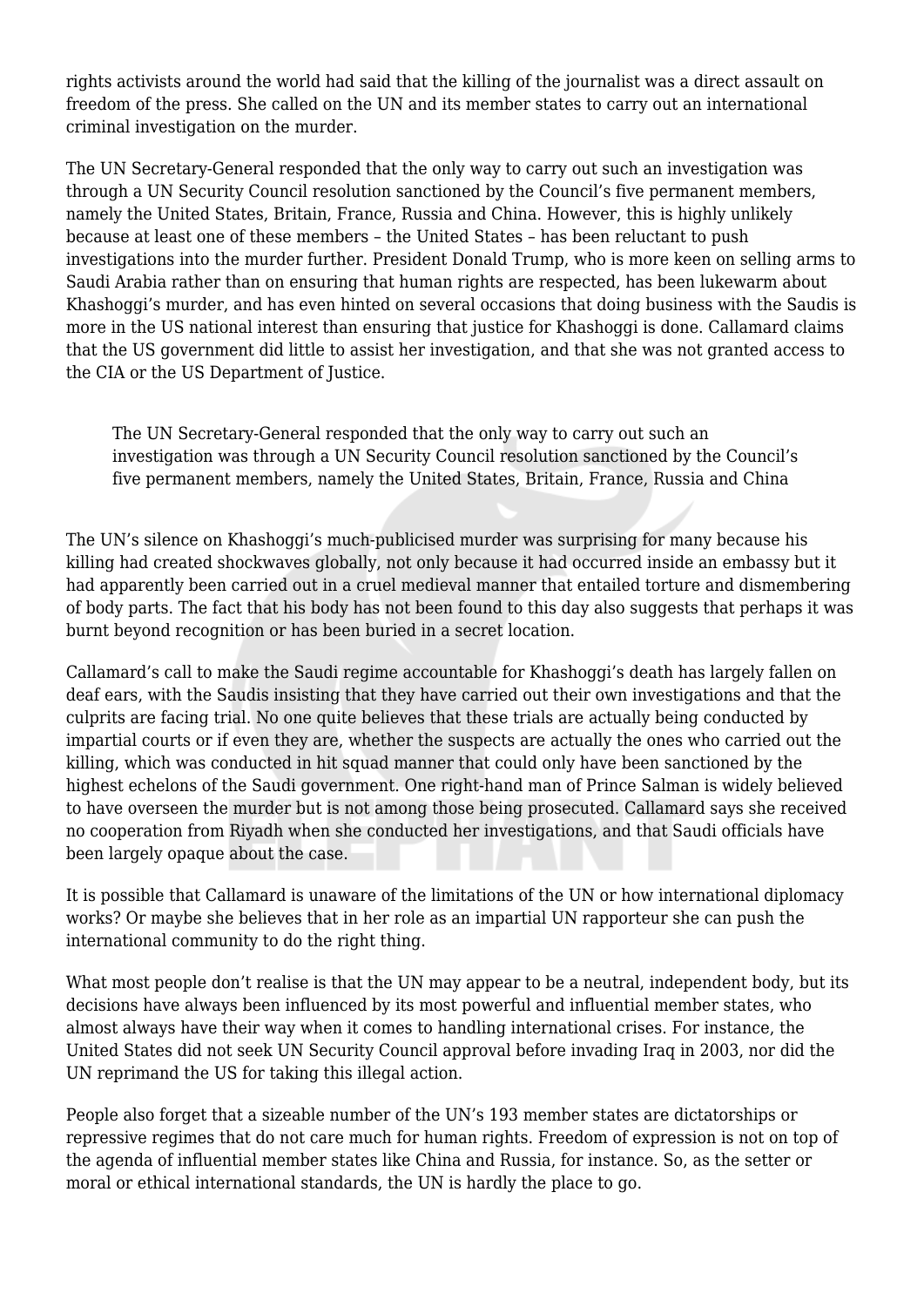It is possible that Callamard is unaware of the limitations of the UN or how international diplomacy works? Or maybe she believes that in her role as an impartial UN rapporteur she can push the international community to do the right thing.

In the Khashoggi case, Saudi Arabia, a big donor to the UN and a key ally of the UN's biggest contributor, the United States, will do all it can to prevent an international criminal investigation. Saudi Arabia has already said that it will reject any attempt to undertake an international inquiry. The kingdom's main allies, the United Arab Emirates, Bahrain and Egypt, have also rejected Callamard's 101-page report, which does not mince words when naming those who were most culpable for the murder of Khashoggi.

## **Hush money**

Why have the UN and the US remained silent on this issue? Well, partly because Saudi Arabia has bought their silence. The US is keen to keep its relationship with one of the biggest buyers of USmade arms and military hardware, hence the lukewarm response to the murder. And the fact is that the UN Security Council's five veto-holding permanent members have never really been committed to world peace because wars keep their military industrial complexes going. These countries are the largest manufacturers and suppliers of arms. When wars occur in far-off places, arms manufacturers in these countries have a field day. Wars in former French colonies in Africa keep France's military industrial complex well-oiled. Wars in the Middle East are viewed by British and American arms manufacturers as a boon for their arms industries.

If there were no wars in the world, the arms industry would have fewer or no customers. It is no surprise then that Donald Trump's first foreign visit was to Saudi Arabia, which has been buying billions dollars-worth of arms from the United States for decades. Arms from the US have fuelled Saudi Arabia's ongoing war in Yemen. Thus Saudi officials were neither embarrassed nor dismayed when Trump held up a placard showing the newest weapons his Saudi clients could get their hands on and use in their campaign in Yemen. The connection between military sales and silence on human rights violations became acutely visible in that particular photo opportunity.

In a world where nuclear disarmarmament deals are casually broken by the President of the United States because he has a feud with Iran, the UN remains a paralysed specatator. It has nothing to say, nothing to contribute. No pressure is placed on the United States – which contributes up to a quarter of the UN's budget – to rethink its policies. There are no press releases issued on the dangers that the cancellation of the deal will pose to world peace.

On the contrary, wars and other disasters provide the UN an opportunity to fund-raise. The UN's campaign in Yemen, for example, is not about ending the war, but raising donations for the millions who are suffering as a result of the Saudi-led war. Wars and other calamities fuel various United Nations agencies, including the refugee agency UNHCR and the World Food Programme, whose coffers get quickly filled when disaster strikes, which enable their employees to continue earning hefty tax-free salaries.

The UN is also not keen not to upset a key US ally and a big contributor to its coffers. Saudi Arabia uses its vast oil wealth to cover up its crimes. In March 2018, for example, the UN received nearly \$1 billion from the Saudi prince as a donation towards the UN's efforts at alleviating a humanitarian crisis in Yemen – a crisis that would not have occurred if the Saudis had not bombed Yemen in the first place. The war in Yemen has killed several thousands of people and created a humanitarian crisis in which more than 20 million people are in need of basic supplies.